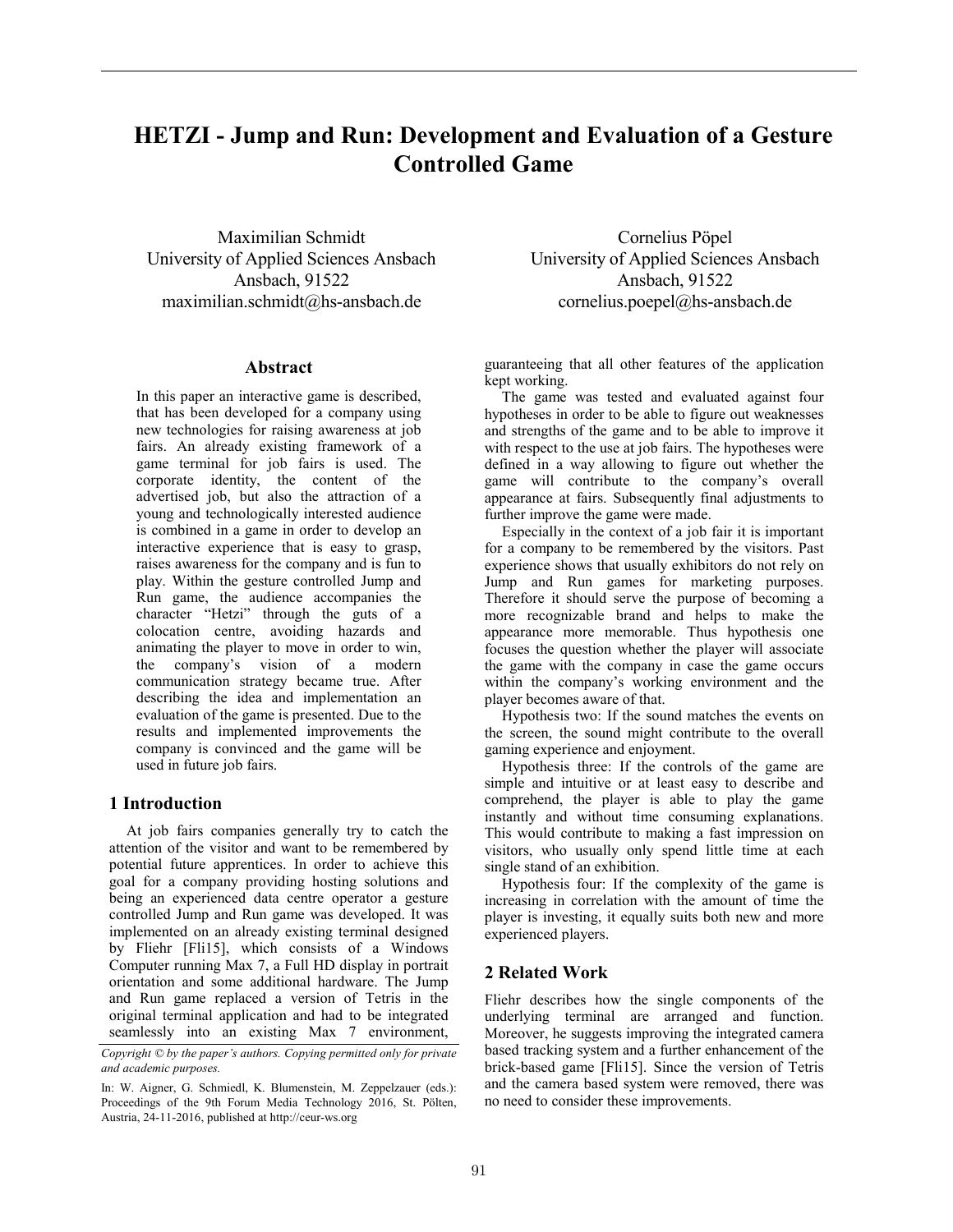Lubitz and Krause [Lub12] proved that even if input methods for controlling a Jump and Run game character are considered easy by a very small group of persons, a large group of players may consider the controls too demanding. This emphasizes the importance of usability testing and the necessity of a very simple interaction.

Trepte et al. [Tre11] examined the relation of player performance, game-related self-efficacy experience and the enjoyment of the gaming within an equation. Their study reveals that player performance has a significant influence on game enjoyment. This relation has to be balanced accordingly in order to create an enjoyable experience for both beginners and advanced players.

## **3 Method**

The Jump and Run game was developed in close collaboration with the company. Each step of the development process was shown to the company in order to guarantee the game is tailored according to the company's vision. After the game requirements had been specified, the game design, sound and controls were developed. Finally the game was implemented on the actual terminal and evaluated.

The evaluation practice consisted of a two step process. During and after the usability test, the participant took part in a narrative interview. Afterwards a questionnaire was filled in by the participant, ensuring the systematic survey of the overall impression of the game. .

The questionnaire was comprised of 19 questions, by which the participants were asked to either rate on a scale from one to five, fill in text or tick a checkbox.

Further insights were gained by the live feedback of the participants while playing the game and the statements they made without prior request.

Ten persons participated in the survey. Most of them were employees of the company the game was designed for. All other participants were been given a short outline of the company.

## **4 Implementation**

The usability test was performed with each participant individually, during which the participants were standing roughly one meter in distance from a screen in front of a Leap Motion controller installed at hip height. After a short introduction to the terminal and how the test had to be performed, the start-screen of the game was presented to the participant.

Followed by an initial instruction of how to play the game by the supervisor the participants were asked to play and explore the game by themselves for a period of at most ten minutes. If a user had any questions, during gameplay, they were answered and used to start a short conversation in order to gain further information.

Once the participants finished playing, they anonymously filled in the questionnaire.

## **5 Development**

The following specifications were outlined at the beginning of the development process:

- The game consists of one endless level, dynamically and randomly put together.
- The speed of the game and of the character increases continuously throughout the game to increase the challenge (which is important to maintain motivation [Har10]).
- Different kinds of obstacles appear randomly.
- The game ends as soon as the character collides with an obstacle and can be restarted multiple times.
- The character is controllable via a simple hand gesture recognized by a Leap Motion controller.
- An 8-bit style melody is playing when the game has started.
- The game is running in an existing Max 7 environment of the terminal.

The storyline of the game follows an employee who has to fix a broken server at the other end of a colocation centre. On his way through the colocation centre he needs to avoid colliding with obstacles in his path.

# **5.1 Design**

The overall design is kept very basic in a "flat" design in order to match with the existing design of the other terminal application and to create a modern, suitable and "clean" look. The game is kept twodimensional, which lowers the barrier for people who only play occasionally as it creates a feeling of control. [Gan16]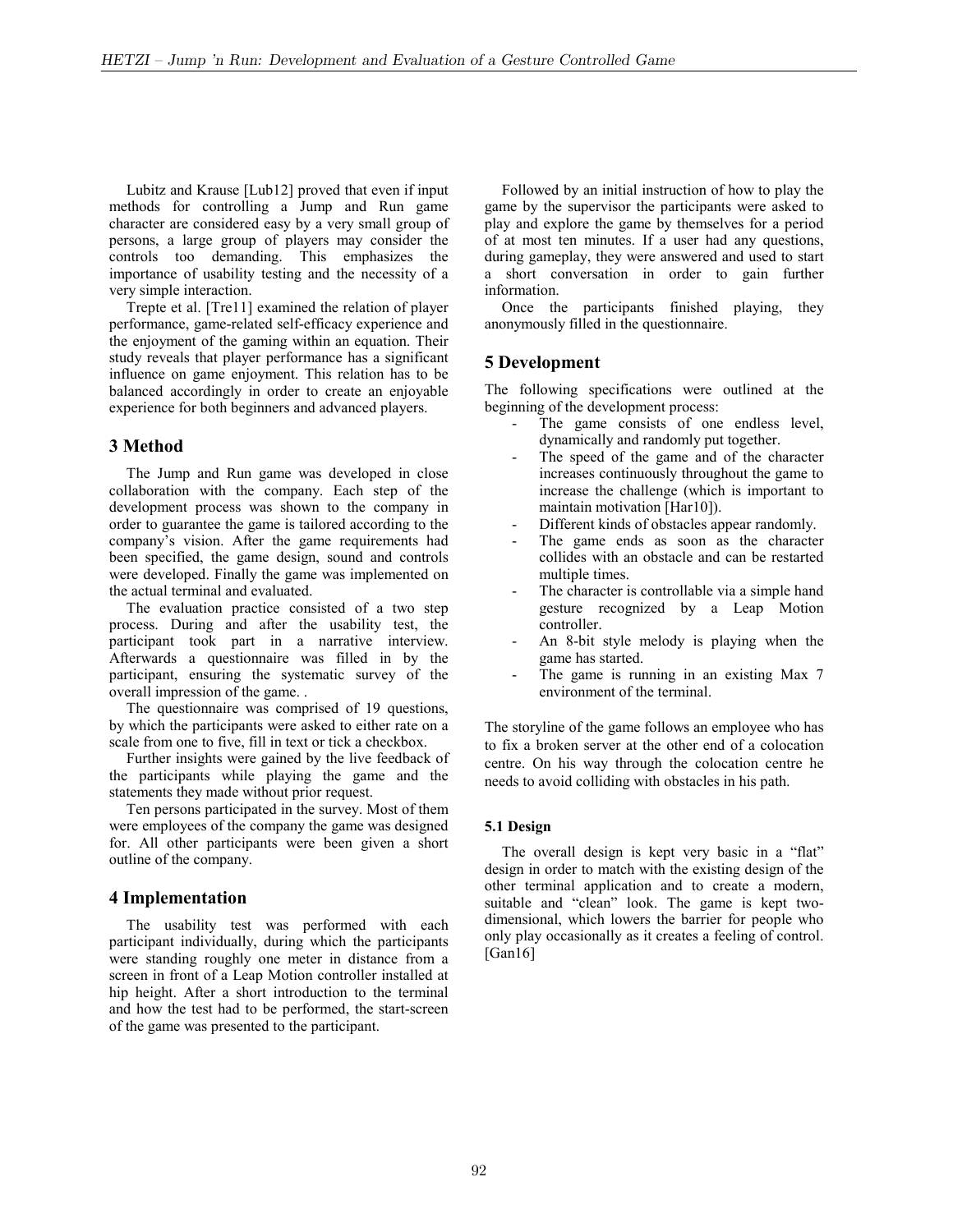After designing all the single visual components of the game, a sprite sheet was generated<sup>1</sup>. This helped to further reduce the needed resources, improve performances and allowed for quick and small adjustments of the design**.**

## **5.1.1 Game character**

The game character ("Hetzi") shows a somewhat stereotypical employee of the company. "Hetzi" is wearing "nerdy" glasses, has an inconspicuous haircut, is wearing a black shirt with the company's logo, which is represented by the red "H" and carries a toolbox with the utensils he needs in order to repair a broken server. "Hetzi's" appearance wilfully plays with the widespread notion of the portrayal of an IT-technician (although many might disagree with this representation).



Figure 1: Game character - Hetzi

To make him look a little more innovative and futuristic he is surfing on a hoverboard instead of just running through the colocation centre.

## **5.1.2 Obstacles**

There are three different kinds of obstacles inspired by real objects, which can be found in a data centre



Figure 2: Obstacles

The first types are servers that are modelled in two different sizes. Both servers have the same width but differ in height. The servers are standing on the floor and the character has to avoid a collision with them by jumping.

The second types of obstacles are cables, which (in spite of the usual safety regulations) are hanging from the ceiling and creating a danger for "Hetzi", if he jumps into them.

The third type represents a hacker attack pictured symbolically as a virus. The virus obstacle spawns randomly at one of three predefined heights making it more difficult to avoid a collision with them and creates more diversion.

#### **5.1.3 Setting**

The scene of the game shows a colocation centre which is similar to one of the company's (most probably without the hazardous surrounding). One of the special features set in the background is a diagonal ceiling supporting an energy efficient air circulation which is why this feature is represented in the design of the setting. Furthermore there are servers, not too similar to the obstacles, standing in the background in addition with the company's logo on the wall.



Figure 3: Setting

<sup>1</sup> Sprite sheet: An image containing all images used in the game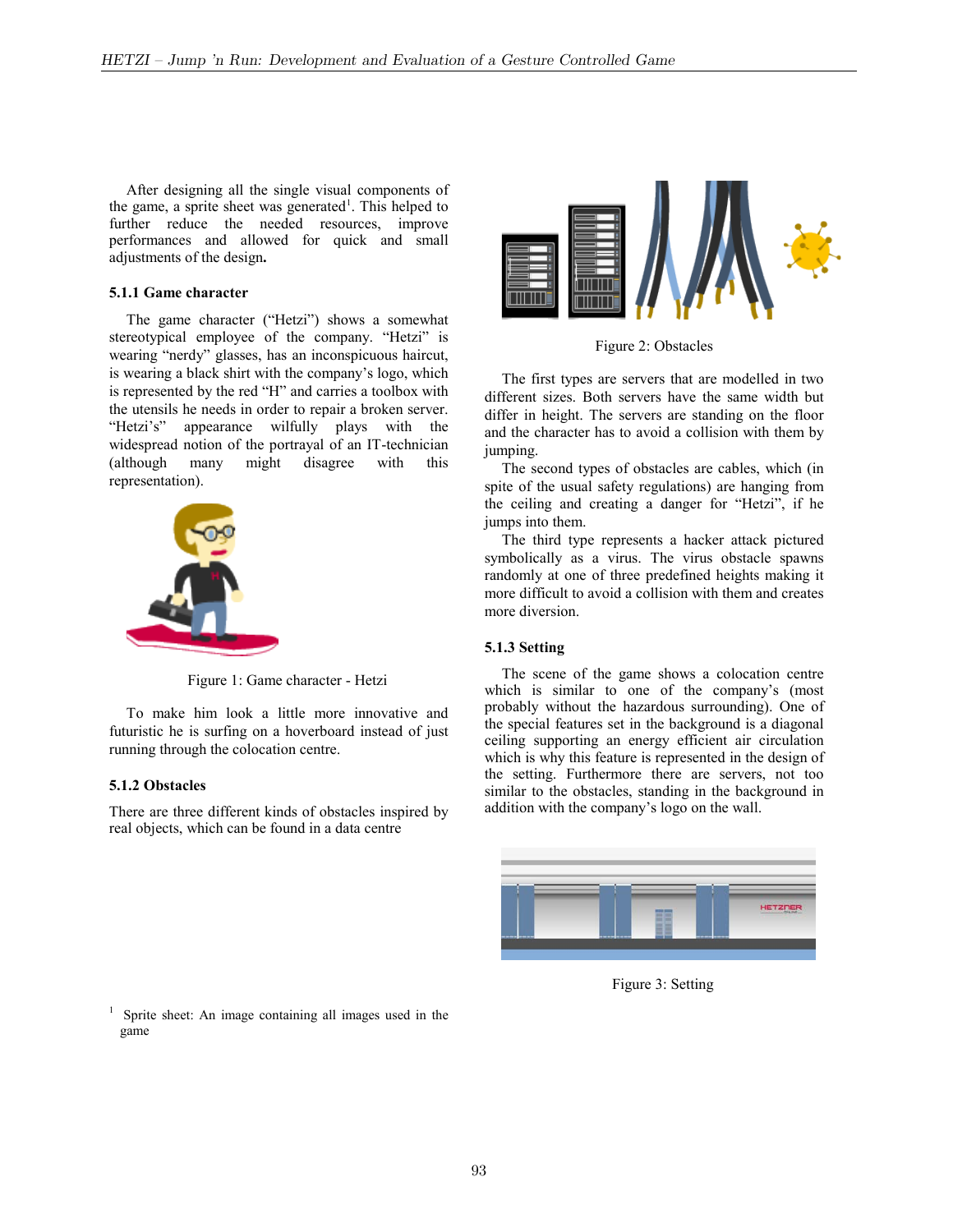Obstacles are either standing on the grey floor (servers), hanging from the ceiling (cables) or flying somewhere in between (viruses).

The character has a fixed x-Position (horizontal) and a controllable y-Position (vertical) to allow him to jump. If the character is not jumping he is hovering in a sinusoidal movement above the floor.



Figure 4: Character and obstacles in the setting

## **5.1.4 Score**

The current score and the high score are displayed close to the top-right corner of the game's canvas. The high score is indicated by "HI" and the current score updates in real-time while playing.



Figure 5: Score and high score

#### **5.2 Sound**

Three events result in a sound aiming to create a more interactive gaming experience:

- The start of a jump of the character.
- Reaching a multiple of 100 points.
- A collision of the character and an obstacle.

Moreover a background soundtrack starts every time the game begins. The soundtrack is an 8-bit sound file, which is supposed to be reminiscent of the sound design of older 8-bit-platform games such as Super Mario Bros.<sup>®</sup>.

## **5.3 Controls**

In order to keep the control as easy as possible only one action can be triggered by the player: The jump. This jump of the character is triggered by a swipe-up with either the right or left hand of the player within the interaction area of the Leap Motion controller.

If the Leap Motion recognizes a swipe-up the y-axis variable increases. If a certain threshold is reached the jump starts. The threshold guarantees that the jump isn't triggered by accident, allowing the player to slightly move their hand without affecting the game. Since the learning curve appears to be very gentle, the game offers entertainment for all possible user groups.

#### **5.4 Software development**

The software development process started with the analysis and the adjustment of the pre-existing terminal application. The new game logic was then implemented in JavaScript and integrated in the Max 7 environment, followed by the integration of the Leap Motion Controller into Max 7.

## **5.4.1 Initial situation**

The initial application consisted of:

- The start screen,
- A menu to choose one of two games,
- The Tetris-clone,
- Numberquiz (a game where you have to convert decimal into binary numbers and plug the number with network-cables in a switch with the upper row representing ones and the lower row zeros as fast as possible),
- A photograph of the player, taken by an attached webcam and printed together with the time from the Numberquiz

The navigation of the application was achieved by holding physical Tetris-bricks with a fiducial mark into the field of view of the installed camera. The camera then tracked the fiducial mark and translated the information into the desired output.

#### **5.4.2 Programming Environment Max 7**

The Jump and Run game was added to the pre-existing software whilst all other features had to remain working. The navigation links were adjusted accordingly.

To navigate through the application the Leap Motion was introduced. As there is a maximum of two navigational options on each screen one option is triggered by clenching a fist with the left hand for a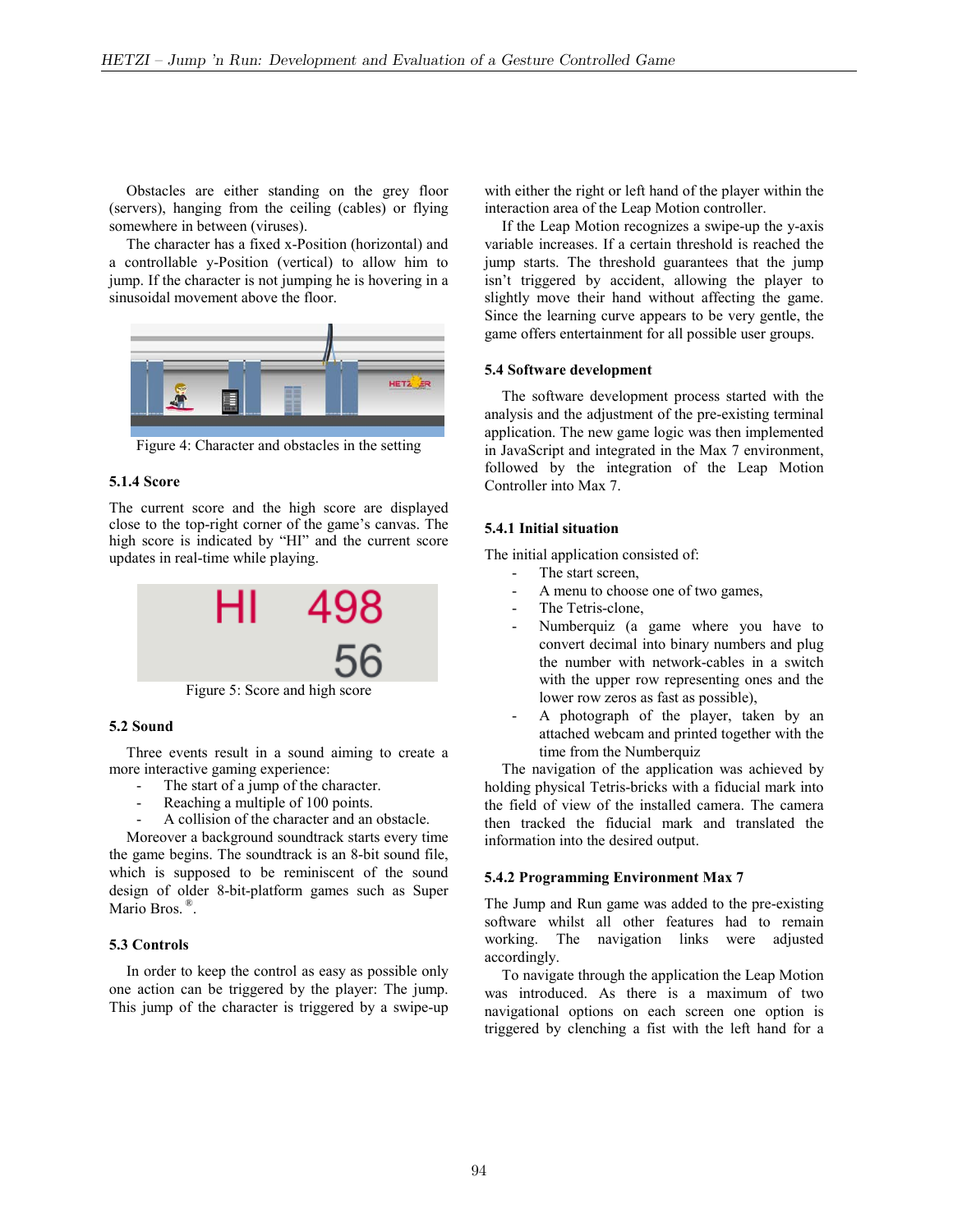short amount of time while the other option is triggered by holding a fist with the right hand.

The layout of all the screens has been adjusted to take advantage of the full resolution of the terminal's screen (1080\*1920px).

#### **5.4.3 JavaScript in Max 7**

For a Jump and Run game the "JSUI-object" fits best which is the equivalent within the Max framework to the Canvas-element in HTML (Cyc16). The JavaScript code updates the position of the background, the character and the obstacles every frame. Then all the elements on the canvas are cleared and redrawn with their new positions.

The character has a fixed x-Position creating the illusion of a forward movement by decreasing the x-Position of all other elements. The hovering of the character is created by updating its y-Position. It increases until it reaches an upper threshold and then decreases until it reaches the lower threshold. When a jump is triggered the y-Position is updated in regard to the existing thresholds.

Initially six random obstacles are created. If an obstacle's x-Position is lower than zero minus the obstacle's width, it is removed and a new obstacle is created. The x-Position becomes then the x-Position of the prior obstacle plus its width and an additional random gap. The virus obstacle can only be created if the speed, which increases throughout the game, has exceeded a certain limit, since it is the most difficult obstacle to avoid a collision with.

The collision detection validates if:

- the character's x-position is smaller than the obstacle's x-position plus its width and
- the character's x-position plus its width is greater than the obstacle's x-position and
- the character's y-position is smaller than the obstacle's y-position plus its height and
- the character's y-position plus its height is greater than the obstacle's y-position

If all conditions are met, it returns a collision and the game state is set to game over.

The background consists of two parts. If the first part's x-position is smaller than zero minus its width, it receives a new x-position which is the second background's x-position plus its width.

The current score is constantly increasing. If the current score modulo 100 is zero the achievement sound is played. If the game state is set to game over and the current score is higher than the high score, the high score gets updated.

If the game state is set to game over, the game frames and the update cycles stop. If the game is then restarted everything besides the high score is set to the initial values and the game begins again.

If you are using "this." in JavaScript as you usually would, problems can occur as Max sometimes falsely seems to relate "this." to the JSUI-object in your patch. This can lead to errors in the code, shown by the console or to unexpected behaviours of the game. Therefore you should avoid using "this." or you would have to double-check each occurrence of "this." to make sure it is working the way you need it to.

#### **5.4.4 Leap Motion integration in Max 7**

Using the "leapmotion-object" by Jules Francoise [Fran14] the integration of the Leap Motion Controller is straightforward. The object extracts all the tracking data from the Leap Motion and utilizes it in the relevant Max-Patch.

To navigate through the application the grab strength of both hands is evaluated. If it is found to be higher than a threshold, a variable is increased; if it is lower the value of the variable is set to zero. The navigational option is triggered if the variable reaches a threshold. Additionally, the confidence (a probability value of the placement of an object) of each hand must be evaluated, since the "leapmotion-object" keeps the last known value of the grab strength stored and does not reset it when the tracked object is moved out of the interaction area. While the user moves his hand to the edges of the interaction area, the confidence decreases allowing the program to detect the possible leave of the users hand and therefore is able to set the value of the relevant variable to zero.

To provide a visual feedback to the user a loading bar beneath the navigational option continues to fill while the user is holding a fist. By that way the user is able to experience how long to hold the fist and when to open the hand again.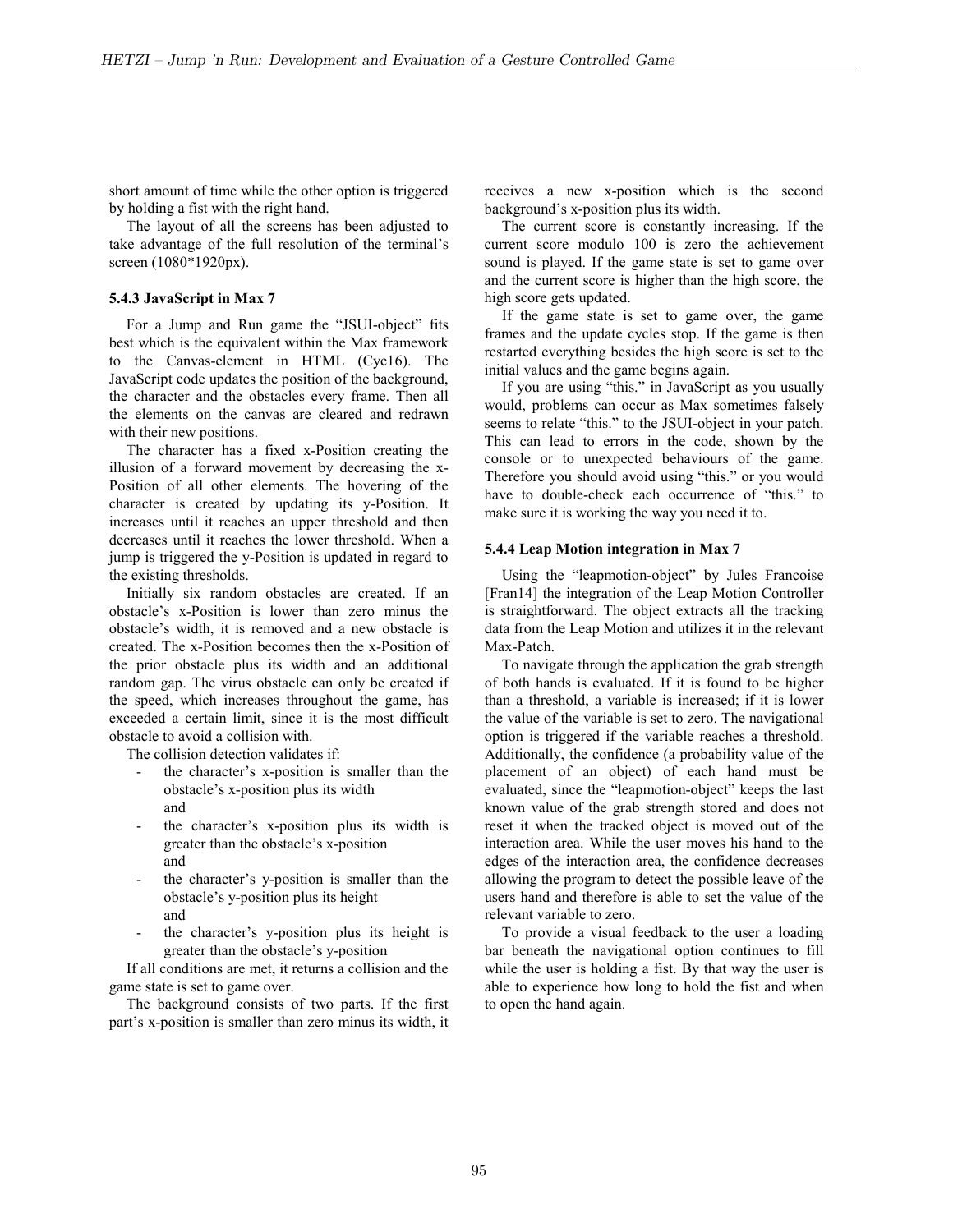## **6 Evaluation**

The results of the evaluation were split into four parts:

- Design.
- Gameplay.
- Overall.
- Improvements.

The participants surveyed helped in identifying major bugs as well as receiving an overall first impression from the users. The study was not designed with the goal to generate statistically exact measurement results on an overall user experience but to see tendencies in the user experience with respect to the hypotheses and the aims of the development. Thus the graphs in the following represent the results according to the answers of the participants and are used here as a means of users tendencies in the perception of the game.

Eight out of the ten participants were male. The average age throughout the group was 24.4 years. Two of them had prior experience with a Leap Motion controller. Only one person had never played a Jump and Run game before. At the time of the survey, eight of the ten participants were working at the company the game was designed for.

#### **6.1 Design**

Being asked what the character represented, 90% recognized the character as a stereotypical employee of the company. 60% identified his means of transportation as a hoverboard. Even though 40% did not, only one participant wondered why the character was hovering over the floor and thought it to be a "carpet-like thing" out of Aladdin's tales. All participants identified the background as a colocation centre. With all above mentioned characteristics the participants were asked to fill in the blank text. Rating on a scale from 0 (not at all) to 5 (fully agreed) the participants agreed that the character as well as the setting suited the company's conception and image.



Table 1: Design

The overall design was rated 4.1 out of 5 points.

Some of the participants were not sure if the servers in the background of the game were obstacles. At first they had trouble distinguishing the obstacle servers from the background servers. However, after a short period of playing the game this problem disappeared. Nevertheless, the background was adjusted in order to address this problem.

#### **6.2 Gameplay**

#### **6.2.1 Sound**

The sound was perceived as either supporting or disturbing. The participants, who perceived the sound as disturbing, agreed on the fact, that the game should contain sound, but they were displeased with the chosen song.

All participants agreed that the sounds for jumping and a collision were fitting and enhanced the quality of feedback.

#### **6.2.2 Controls**

On a scale where 3 represented "just right" the swipe up was considered neither as very simple nor as complicated. Most participants said it was rather intuitive and fast to learn.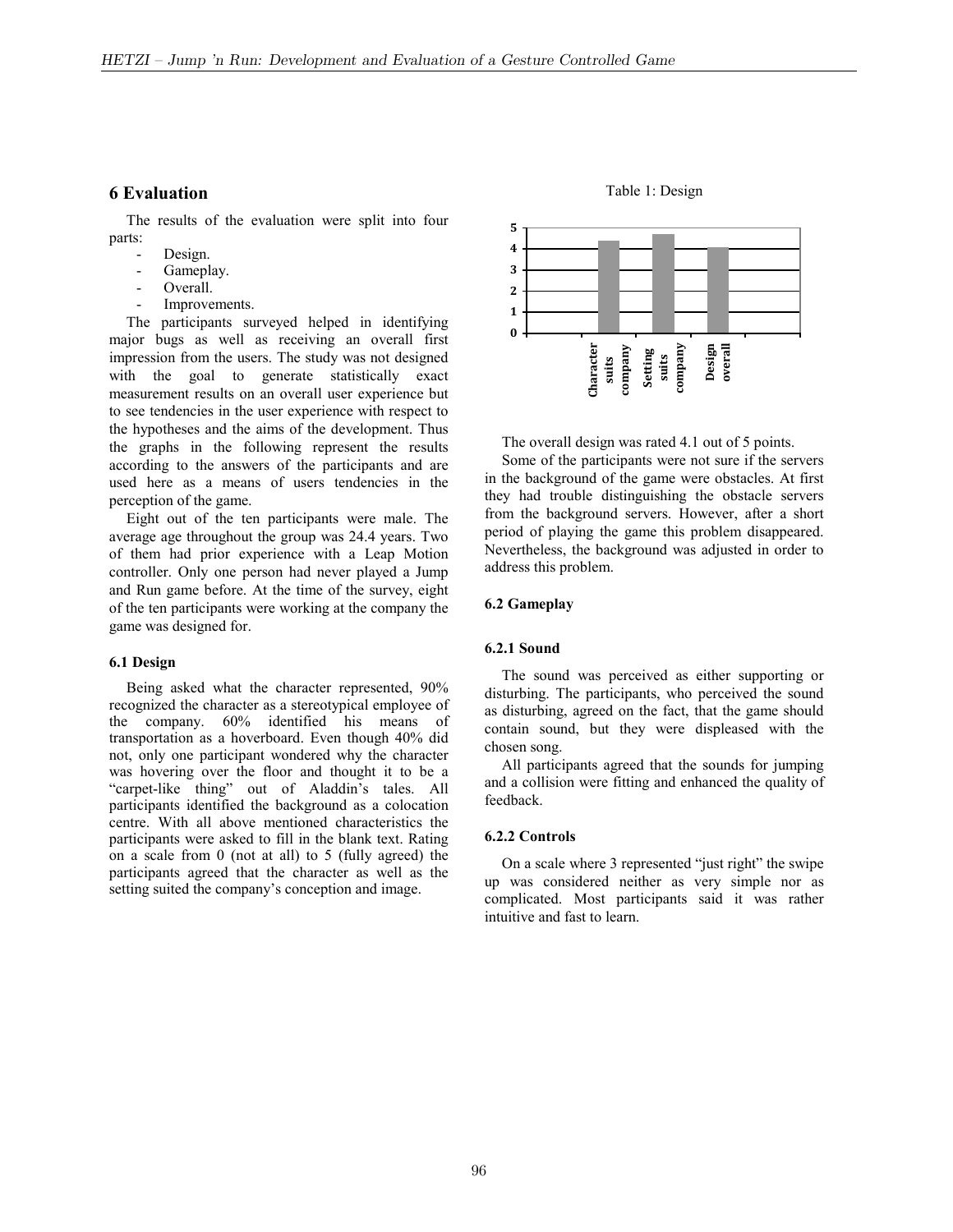

Table 2: Controls

At first the results were quite surprising, because a swipe up did not seem to be challenging at all. The problem most participants experienced resulted from the narrow tolerance range of the Leap Motion controller, which often failed to recognize the movement as a swipe up. Several reasons could be identified. In case the movement was carried out too slow, the participants were able to quickly adapt the movement. However, in case the participants hand had left the interaction area, the participants were not able to realise this and therefore could not adjust their motions accordingly. For that reason further adjustments had to be made to the game (6.4 Improvements).

Despite the difficulties, the participants rated the gameplay 3.8 out of 5 points. This result was used to slightly adjust the game-controls in order to strengthen the gameplay.

## **6.2.3 Obstacles**

Regarding the obstacles, the results of the survey showed, that the participants were content with the amount of obstacles in the game and the positioning of these obstacles as well as the level of challenge for beginners and experienced players. They were asked to rate on a scale from 0 (too few / small / easy) to 3 (just right) to 5 (too many / big / difficult).



Table 3: Obstacles

We found that it is rewarding to conduct small adjustments to the individual proportions of the visual elements. The ratio between the character's height, the possible jump height, the obstacle's width and height as well as the period of appearance of the obstacles and the speed of the game have to be treated carefully.

#### **6.3 Overall**

The participants of the study expressed that the game suited the company very well. Despite some weaknesses they rated the overall game 4.2 out of 5 points.



Considering the difficulties some of the users experienced, this appeared to be a surprisingly high rating, which indicates a possible potential of the game.

# Table 4: Overall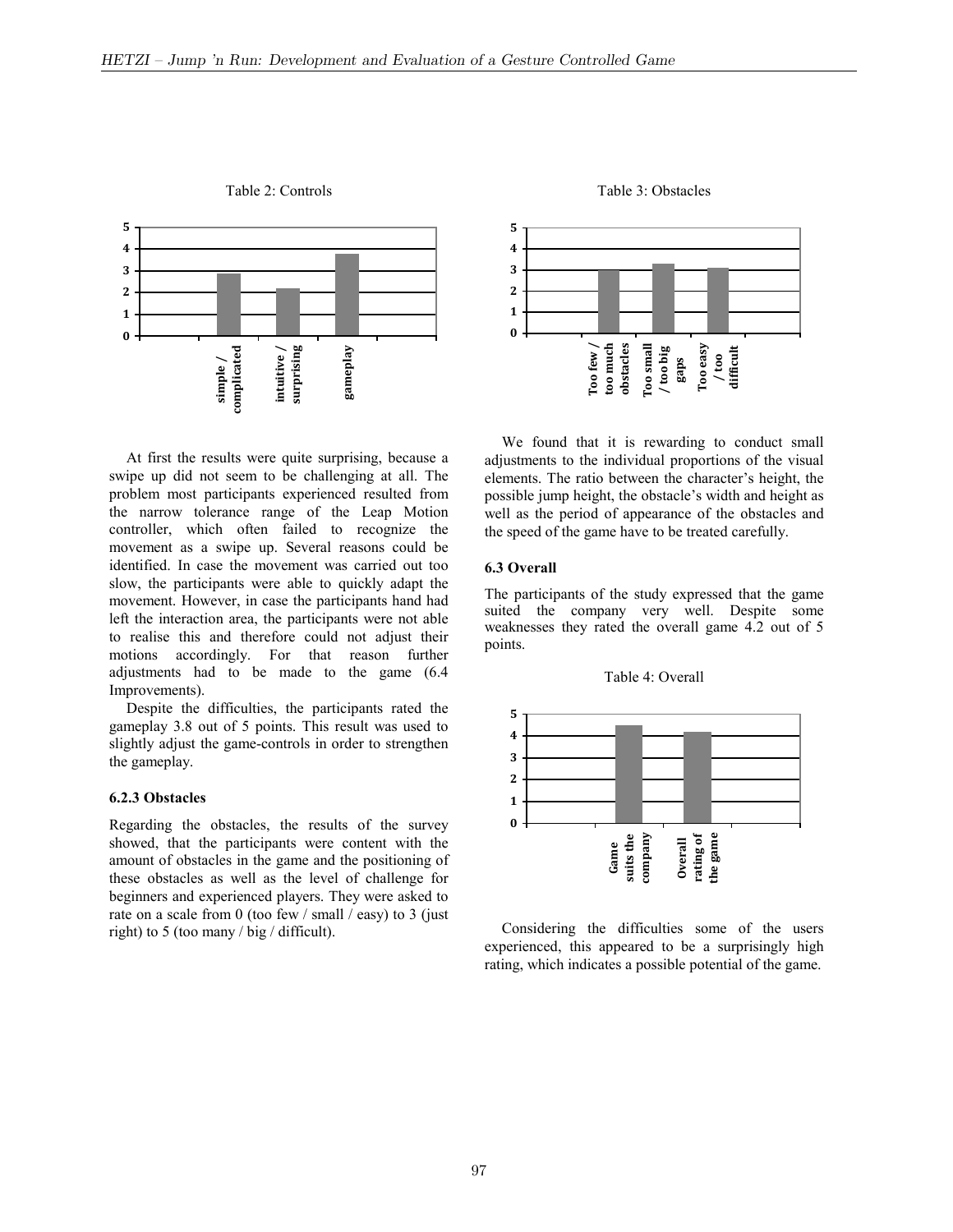#### **6.4 Improvements**

After the evaluation, the following improvements were made. The difference between foreground and background was emphasized by slightly desaturating and blurring the background.

The threshold for triggering a jump was lowered. Therefore a jump is triggered faster and easier.

A small green box was included to indicate if the left, right or both hands are within the interaction area of the Leap Motion controller. This should serve as a permanent feedback for the user and makes it easier to avoid mistakes.

Not yet implemented but possible improvements:

- Building a physical boundary for the interaction area of the Leap Motion.
- Replacing the 8-bit song with a more popular melody.

For further adjustments the game would need to be retested by a broader audience at an exhibition where the terminal shall be displayed.

# **7 Conclusion**

Hypothesis one: The participants did associate the game with the company and responded that it was a "very good" suit for the company. We believe that this is mostly the result of the design of the character, the obstacles and the environment the game plays in.

Hypothesis two: For the participants of the study sound played an important role in making the game enjoyable. Even if the sound does not match with the player's idea of a suitable music, participants indicated that it contributes to the overall gaming experience and enjoyment.

Hypothesis three: If the controls of the game are simple and intuitive, participants were able to instantly play the game. Two of the participants came back after the usability test and still remembered the gesture. We conclude that once an intuitive gesture is performed a few times, it will not be forgotten quickly and the game can be enjoyed more easily.

Hypothesis four: As the game becomes more difficult the longer it runs, newbies as well as more experienced participants enjoyed the game. The only difference seemed to be that more experienced participants made faster progress in the game and reached a higher speed in fewer attempts.

## **8 Prospect**

As mentioned in section 6.4. a retest within the framework of an exhibition or ideally a job fair including a bigger number of participants of the target group is a future project to be undertaken.

According to our experience the most important part of making a gesture-controlled Jump and Run game enjoyable is to give the user constant feedback about the precision of the applied gesture. This should be done through the interface the user sees on the screen rather than a person who constantly has to correct the player's movement.

Especially building a physical boundary to indicate the interaction area of the Leap Motion controller would be a great benefit for any gesture controlled application.

As the Jump and Run game is mostly written in JavaScript it could be adapted to be used on the company's website or implemented as a smartphone app – which three participants of the usability test also suggested.

Developing a lightweight casual game with easy controls can be a great benefit for a company. It increases the attractiveness of an exhibition stand and can be used as a giveaway in the form of a smartphone app enhancing a company's impact on future applicants and raising memorability.

A possible future improvement on the overall experience would be the implementation of a persistent high score list.

Furthermore it would be interesting to implement different input methods for the jump like a Wii balance board or a Kinect camera recognising a jumping user or just a simple enter key.

## **References**

- [Cyc16] Cycling '74. *Cycling '74 Forum*. 2016. 28. 07 2016. <https://cycling74.com/forums/topic/javascriptperformance-vs-max-objects/#.V5qTb7iLS00>.
- [Fli15] Fliehr, Andreas; Müller, Anna; Ehrenfeld, Franziska; Pöpel, Cornelius. "Haptische Interaktion beim Messeauftritt: Ein audiovisuelles Gameterminal zur spielebasierten Attraktivitätssteigerung einer Firmenpräsentation." Editor G. Schmiedl. Glückstadt: Verlag Hülsbusch, 2015.
- [Fran14] Francoise, Jules. *Leap Motion skeletal tracking in Max*. November 2014. Leap Motion skeletal tracking in Max. 28. 07 2016. <http://julesfrancoise.com/leapmotion/>.